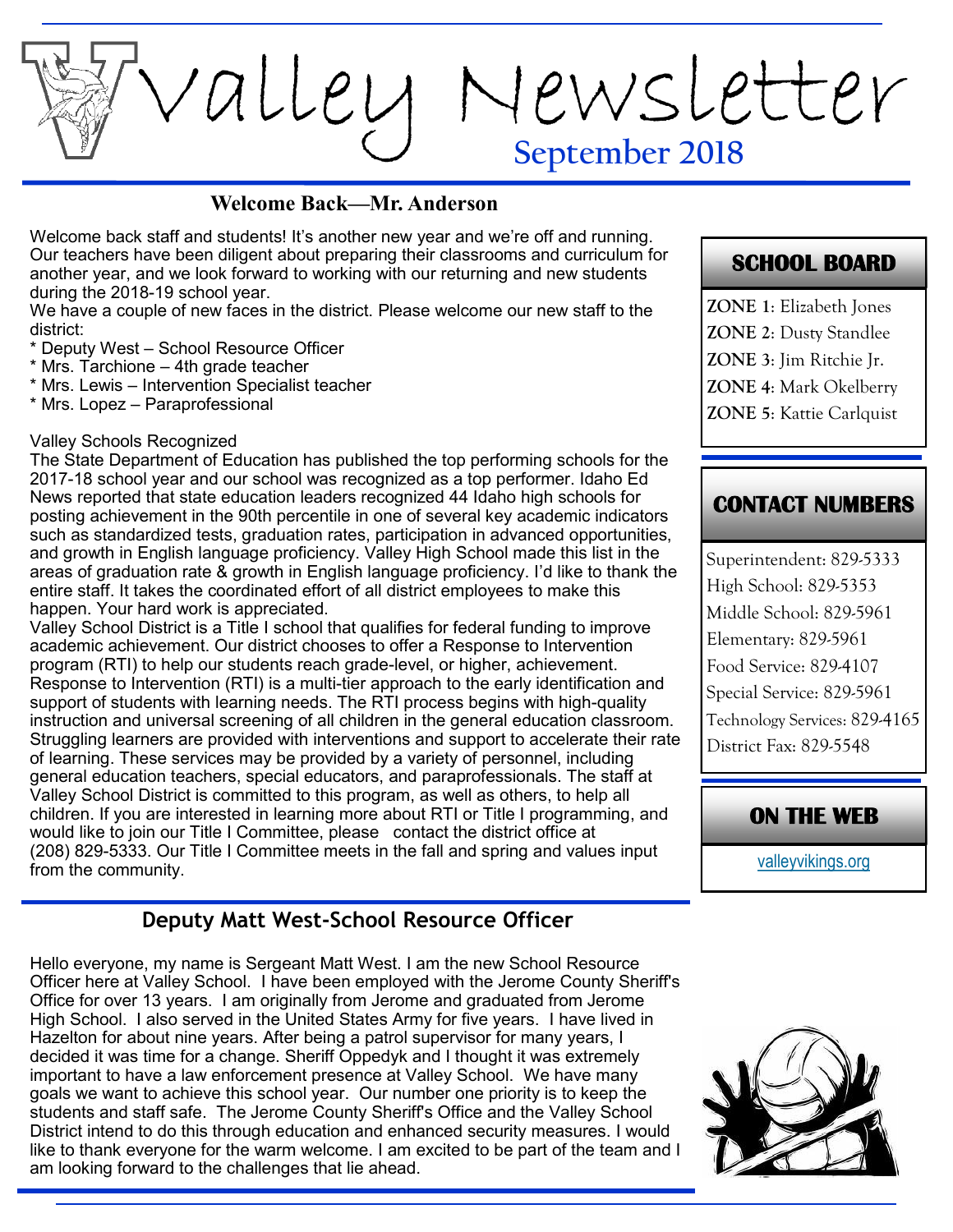## **Txt Wire - Mr. Hardy**

Valley School District uses Txt Wire to send out messages to parent and students for important information. All numbers were cleared from the system and those interested will need to sign up again to continue to receive notices. We will send out messages periodically, primarily emergency messages such as school closures or bus delays but also other important school announcements. If you are interested in receiving these text messages, please follow these directions: 1. Open up text/messages, 2. To: **91011** (phone may place a - in the number which is fine) , 3. In the message type: **Valley,** 4. Click send.

## **Lumen Logins and Monday Tutoring Days - Mr. Hardy**

Parent and student logins for Lumen have been reset. If parents want to be able to log in to Lumen and check student attendance, grades, etc., they need to stop by the school and ask for their login.

We will have Monday tutoring days from 9:00am to Noon on September 10th & 17th. Parents must provide transportation to and from the school on those Mondays.

## **College and Career Readiness—Mrs. Elorrieta**

During the upcoming school year, Valley will offer a series of parent-student "College and Career Advising" FAQ nights to address issues related to preparing for life after high school. Topics will include Career Readiness Skills, Paying for College, Applying for Scholarships, Career and Technical Education options, completing FAFSA, Entering the Workforce, and more! Advising is available to all families to address ways to help students, particularly those in grades 8-12, begin to prepare now for the future. Meetings will be held the third Monday of every month (as long as there is interest) from 6:00-7:00 p.m. in Mrs. Elorrieta's room #126. Also on these nights from 7:00 – 8:00 pm, parents and students will be able to research college options or receive individualized help in completing college applications, scholarship essays, FAFSA, resumes, or job applications. Different topics will be addressed each month so come once or every month.

The first meeting will be held on Monday, September 17, 2018. If you have questions, please contact Mrs. Toni Elorrieta or Ms. Risa Moffitt at the school 208-829-5353 or email elorrieta@valley262.org or moffitt@valley262.org.

# **Birthday Calendar**

Please support the Valley Community Birthday Calendar fundraiser. Proceeds benefit three great organizations: Booster Club, FCCLA, and SOS. Add your listings (birthdays, anniversaries, and memorials)

for 25¢ each, plus purchase a calendar featuring a picture of the graduating class of 2019. Calendars are \$8.00 each. To add your family names and purchase the community calendar, please contact Lana Black at 825-5663 / 420-5390 or Toni Elorrieta at (208) 731-6570. A sample of the listing is included. Thank you for your support.



## **Mrs. Tina Tarchione - 4th Grade Elementary Teacher**

I grew up in California and began my teaching career in 1997 when I taught fifth grade. Over the next five years, I taught in three different grades at three different schools and then worked part time tutoring former students. In 2005, my family & I moved from California to Twin Falls, Idaho. During that time, I substitute taught, worked at the Southern Idaho Learning Center, worked in Title 1, and taught kindergarten as well as second grade at Bickel Elementary School in Twin Falls. I have been married for 26 years and have four children.

## **Lion's Club Vision Screening—Mrs. Richardson**

Valley School, in conjunction with the state and local Lion's Clubs, will provide free vision screening for students in Kindergarten through 5<sup>th</sup> grade. Screenings will be completed on Wednesday, September 26<sup>th</sup> and students in Kindergarten through 5<sup>th</sup> grade. Screenings will be completed on Wednesday, September 26<sup>th</sup> and Thursday, September  $27<sup>th</sup>$ . If you have a child who is in another grade whom you would like to have screened, please contact the school nurse, Gail Richardson (208) 829-5961 prior to the screening dates. Please look for an informational letter, along with an option-to-withhold-screening form, which will be sent home with your child the week before the screening.

Valley Newsletter